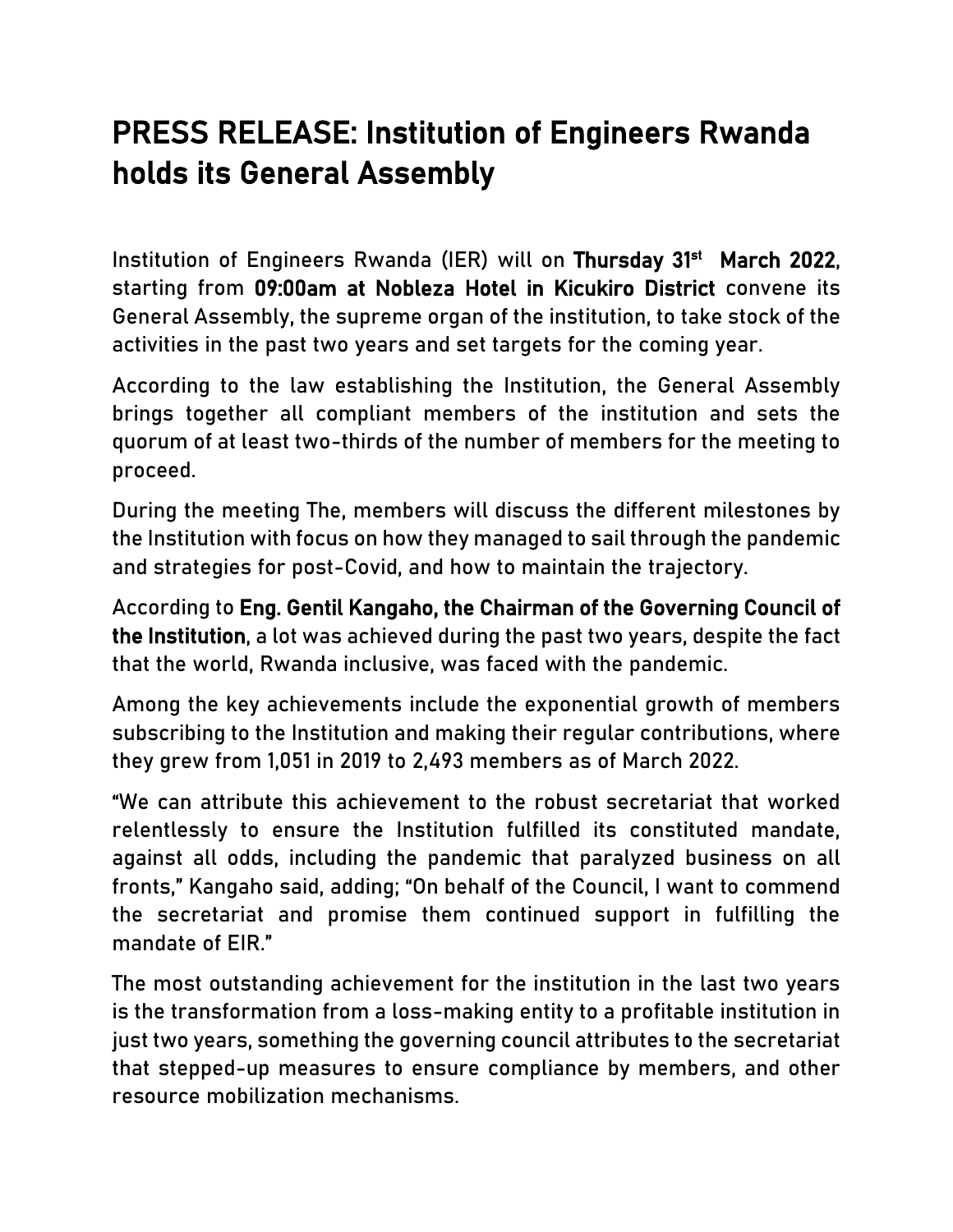## Financial sustainability

At the end of 2019, the Institution had a loss of Rwf33,373,460 and by the end of 2021, they had a surplus, more so amidst a global pandemic.

According to Steven Sabiti, the Executive Secretary of the Institution; "Just before Covid-19 broke out, we had just activated our online payment system to make it easy for our members to remit their contributions with much convenience. This platform became even more critical during the pandemic, with movement restrictions that were in place."

He however added that the platform was complemented by other measures, including enforcement mechanisms to ensure members pay their contributions and on time.

"We engaged all institutions in the country that employ engineers asking them to ensure they fulfill their statutory obligations by paying contributions. We also regularly issue timely invoices to individual members whenever they are due on payment. Collectively, these measures led to the good financial performance of the Institution," Sabiti said.

## Advocacy

Other milestones registered over the past two years include advocacy where we lobbied government to amend regulatory frameworks that were found to be not favorable to the engineering practice in the country.

"In the institution, we have a home where we take our grievances whenever there are regulations that we feel are affecting our practice and they have successfully lobbied government for a solution," said Janvier Habyarimana, a member of the Institution in the field of technologists.

## Professional conduct

Meanwhile, over the past two years, IER, through the Secretariat, has been keen on ensuring members strictly adhere to the code of conduct of the engineering practice in Rwanda.